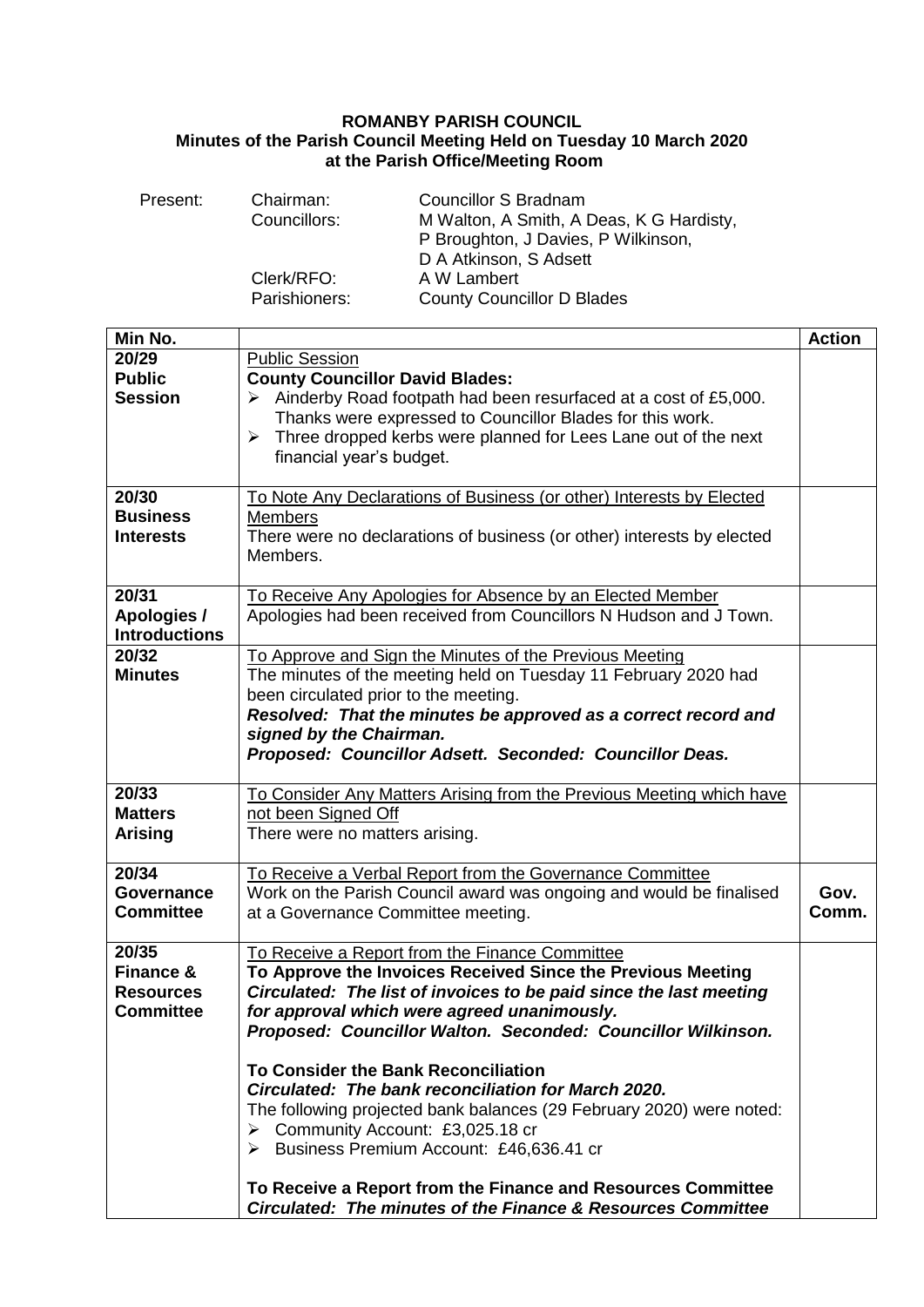|                                                            | meeting held on Wednesday 4 March 2020. The following was                                                                                                                                                                                                                                                                                                                                                                                                                        |              |  |
|------------------------------------------------------------|----------------------------------------------------------------------------------------------------------------------------------------------------------------------------------------------------------------------------------------------------------------------------------------------------------------------------------------------------------------------------------------------------------------------------------------------------------------------------------|--------------|--|
|                                                            | noted:<br>$\triangleright$ The income and expenditure position for the financial year 2019 /<br>2020 was presented with an expected credit balance at the end of<br>the year.                                                                                                                                                                                                                                                                                                    |              |  |
|                                                            | The tenders for the contracts for 2020 / 2023 were considered and<br>➤<br>the following awarded:                                                                                                                                                                                                                                                                                                                                                                                 |              |  |
|                                                            | Grasscutting contract - CE Walker<br>Handyman contract - SGS<br>Tree maintenance contract - SGS<br>Garden & hedgecutting contract - SGS                                                                                                                                                                                                                                                                                                                                          |              |  |
|                                                            | Resolved that the above contracts be awarded and confirmed with<br>the contractors.<br>Proposed: Councillor Walton. Seconded: Councillor Wilkinson.                                                                                                                                                                                                                                                                                                                              |              |  |
|                                                            | <b>Joint Burial Committee Audit</b><br>It was noted that the JBC had been audited and the issue of finance /<br>assets and liabilities had been raised and that these should be reflected<br>in both Romanby Parish Council and Northallerton Town Council year<br>end accounts. It was agreed that this work should be undertaken but to<br>start at the end of the financial year 2020 / 2021. A Finance &<br>Resources Committee would be held as soon as possible to discuss |              |  |
|                                                            | whether to hold a joint Finance meeting with Northallerton Town<br>Council.                                                                                                                                                                                                                                                                                                                                                                                                      | <b>Clerk</b> |  |
| 20/36<br>Parks &<br><b>Recreation</b><br><b>Committee</b>  | To Receive a Report from the Parks and Recreation Committee<br>The Parks and Recreation Committee had met prior to full Council. The<br>Chairman outlined the items considered:                                                                                                                                                                                                                                                                                                  |              |  |
|                                                            | Parks and Recreation Action Plan had been drafted. Consideration<br>➤<br>would be given to the priority definitions. The Clerk agreed to<br>contact Streetscape regarding the climbing frame at ARLP and<br>ascertain the problem outlined in the report.<br>Tree planting weekend discussed with some pre work to take place<br>to ascertain the areas of planting.                                                                                                             | <b>Clerk</b> |  |
|                                                            | ▶ Open space signage to be considered. Councillors Broughton and<br>Davies to visit all areas to note what was currently in place.                                                                                                                                                                                                                                                                                                                                               | PB/JD        |  |
| 20/37<br>Projects &<br><b>Planning</b><br><b>Committee</b> | To Receive a Report from the Projects & Planning Committee<br>Circulated: The minutes of the Projects & Planning Committee<br>held on Tuesday 11 February 2020. The following was noted:<br>$\triangleright$ The Parish Council Resilience Plan had been updated and contact<br>had been made with NYCC. It was confirmed that the telephone<br>tree would be updated with the new members. This would be<br>distributed to Parish Council Members.                              | <b>Clerk</b> |  |
| 20/38                                                      | To Receive a Report from the Joint Management Committee                                                                                                                                                                                                                                                                                                                                                                                                                          |              |  |
| <b>Joint Burial</b><br><b>Committee</b>                    | (N/A/Romanby JBC)<br>A meeting of the Joint Burial Committee had been held on Tuesday 3<br>March 2020. The following was noted:                                                                                                                                                                                                                                                                                                                                                  |              |  |
|                                                            | The Assistant Caretaker had been in attendance and had reported<br>➤<br>on the cemetery.<br>The machinery had been upgraded.                                                                                                                                                                                                                                                                                                                                                     |              |  |